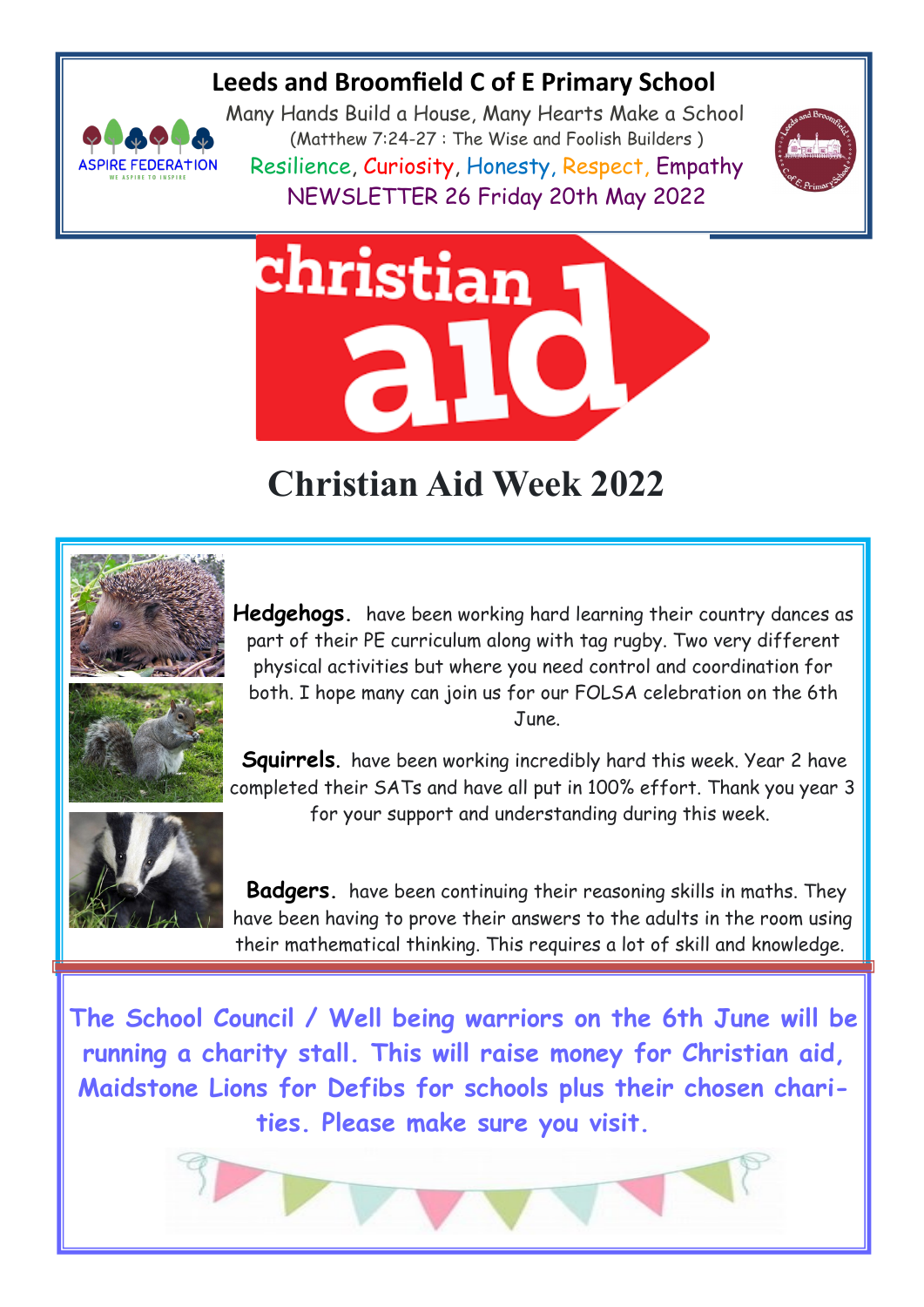## **PROUD awards**

After speaking to pupils and staff we wanted to build children's self esteem and confidence in themselves. Each pupil needs to work to get a badge for each letter of the word PROUD.

- P Pleasure in work
- R Respect in work
- O Organised in work
- U Unique in work
- D Distinction

**imaGiNe Relieve AChieVe** 

Each class has a different colour badge to collect. The children can put these on their bags or on their school jumpers.

**This week's PROUD winners are: All of year 2 for being amazing in their SATS! Well done to you all !!** 

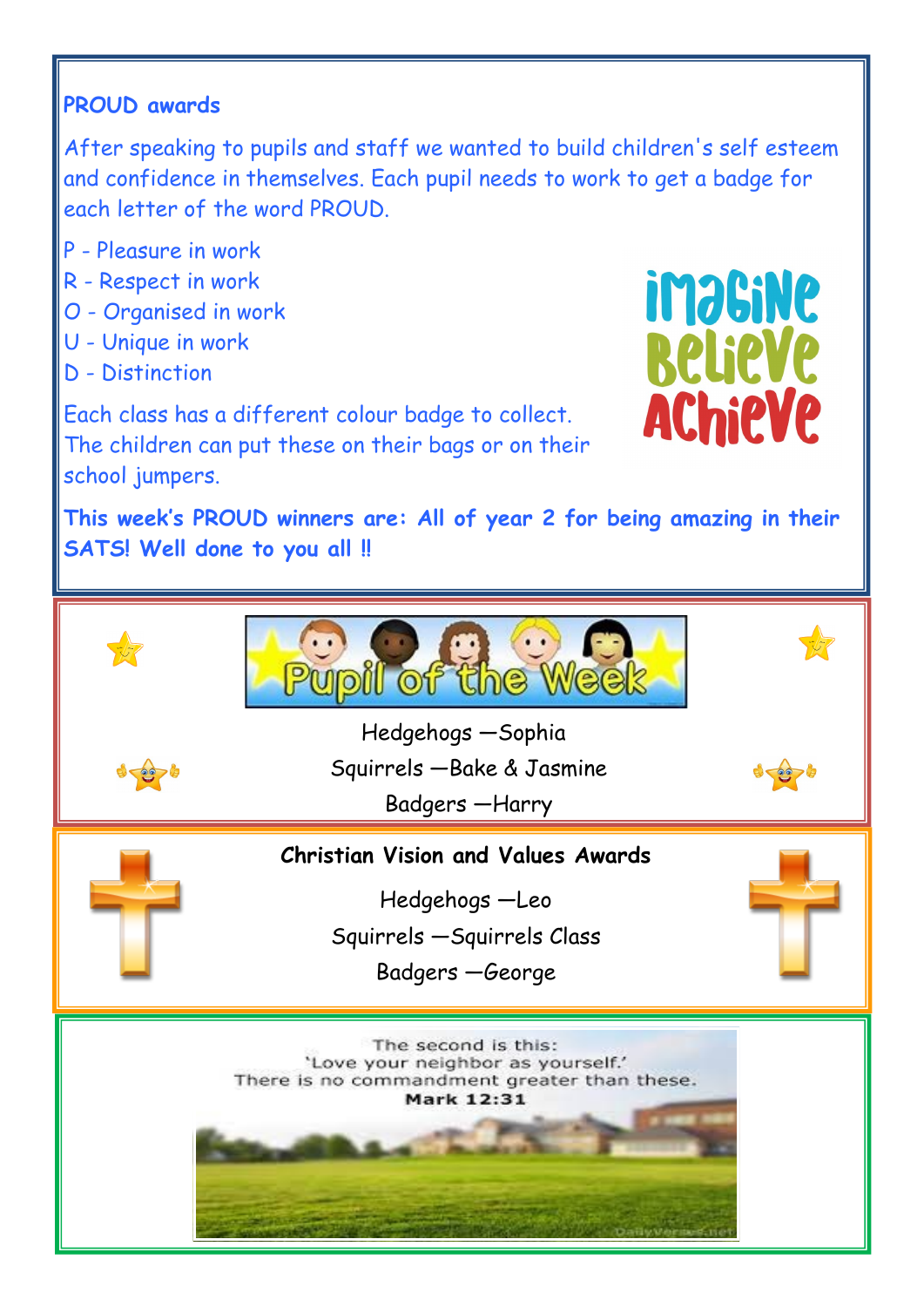

Online Safety - Please continue to talk to your children about the games and apps they are using online. Please keep that open conversation with your children.

[https://beinternetawesome.withgoogle.com/en\\_uk/](https://beinternetawesome.withgoogle.com/en_uk/)





We hope that you have been finding our Parent/Carer Wellbeing Newsletter useful. A reminder that if you need any wellbeing advice, guidance or support, please email [wellbeing@aspire-kent.org.uk](mailto:wellbeing@aspire-kent.org.uk)

This week we have been looking at speaking up for ourselves but also for others. If there is something that you see that is good then speak up! But equally, if you see unkindness speak up!